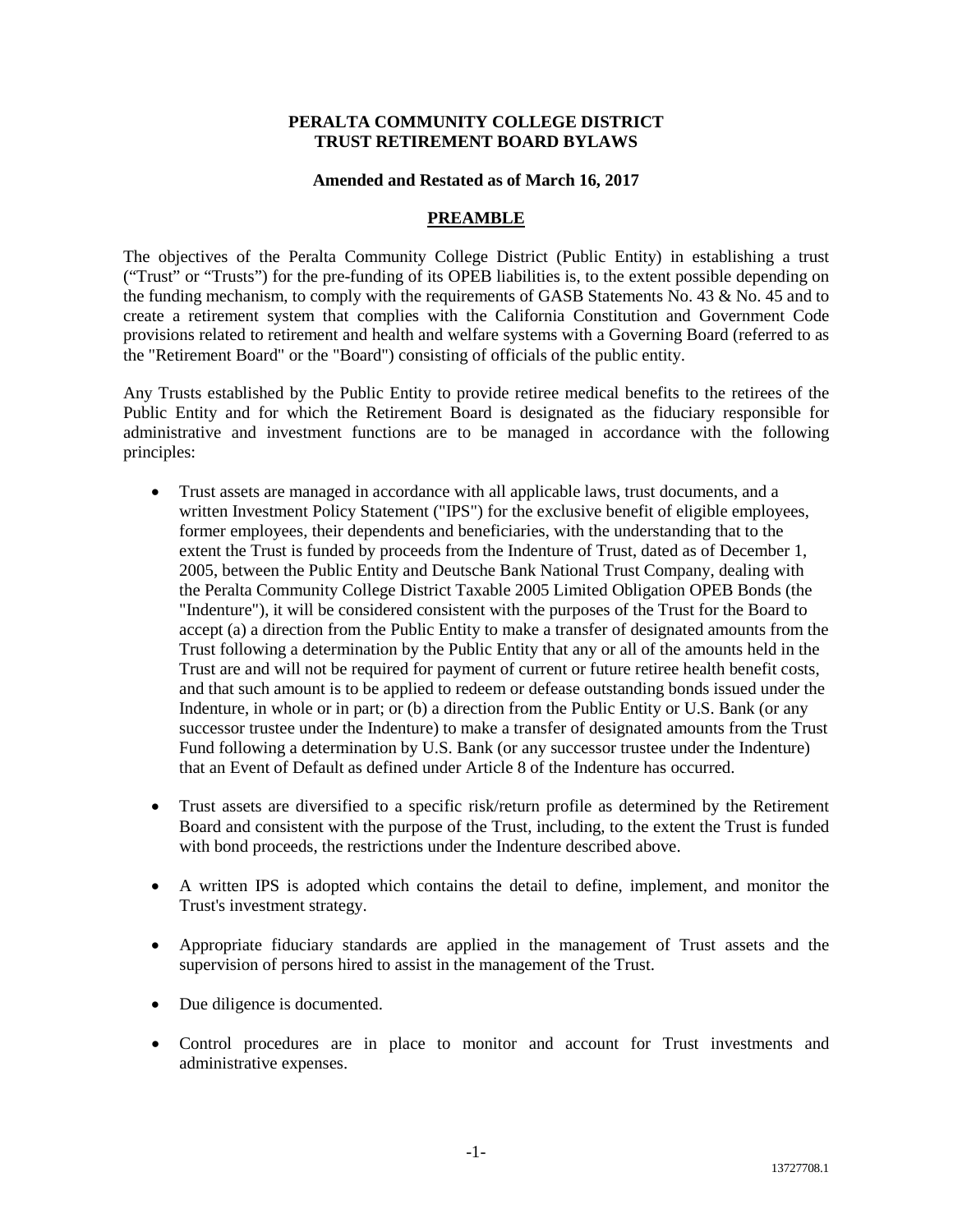• There are safeguards to avoid conflicts of interest, such as the use of funding instruments that are non-proprietary funds of any service provider to the Trust.

## **1: Retirement Board**

1.1: The Public Entity's governing body has established by resolution a Retirement Board (the "Board") to supervise the Trust.

1.2: The Board has been established to manage, direct and control the fiduciary administrative and investment functions, including use of consultants, actuaries, auditors and accountants, legal counsel, financial advisors of the Trust to the extent reasonably necessary to fulfill the fiduciary functions the Trust. All Trust settlor functions shall be performed by the Public Entity."

1.3: The Board have and shall sign such documents as are necessary to adopt and maintain one or more trusts that complies with the California Constitution, California Government Code, and Section 115 of the Internal Revenue Code. One or more such trusts may be an irrevocable trust that further complies with GASB No. 43 & No. 45.

1.4: As mandated by the California Government Code, the Board shall perform all its duties with respect to the investment of the assets and administration of the Trust:

(1) Solely in the interest of, and for the exclusive purposes of providing benefits to, participants in the retiree health benefit plan, minimizing employer contributions thereto, and defraying reasonable expenses of administering the plan;

(2) With the care, skill, prudence, and diligence under the circumstances then prevailing that a prudent person acting in a like capacity and familiar with these matters would use in the conduct of an enterprise of a like character and with like aims; and

(3) Shall diversify the investments of the funds so as to minimize the risk of loss and to maximize the rate of return, unless under the circumstances it is clearly prudent not to do so.

Notwithstanding the foregoing, to the extent the Trust is funded with bond proceeds, the Board shall specifically honor as consistent with the purpose of the Trust (a) a direction from the Public Entity to make a transfer of designated amounts from the Trust following a determination by the Public Entity that any or all of the amounts held in the Trust are and will not be required for payment of current or future retiree health benefit costs, and that such amount is to be applied to redeem or defease outstanding bonds issued under the Indenture in whole or in part; or (b) a direction from the Public Entity or U.S. Bank (or any successor trustee under the Indenture) to make a transfer of designated amounts from the Trust Fund following a determination by U.S. Bank (or any successor trustee under the Indenture) that an Event of Default as defined under Article 8 of the Indenture has occurred.

1.5: The Board shall adhere to the terms of the written documents governing the Trust and ensure that the members comply with all applicable laws, rules and regulations that may affect the Trust.

1.6: The Board will have the exclusive authority to establish, execute and interpret the Trust's written Investment Policy Statement (IPS) which profiles the long-term investment objectives of the Trust.

1.7: The Board shall facilitate any efforts and processes necessary to ensure the Public Entity executes applicable written agreements providing any required consent to compliance with the terms of the Trust.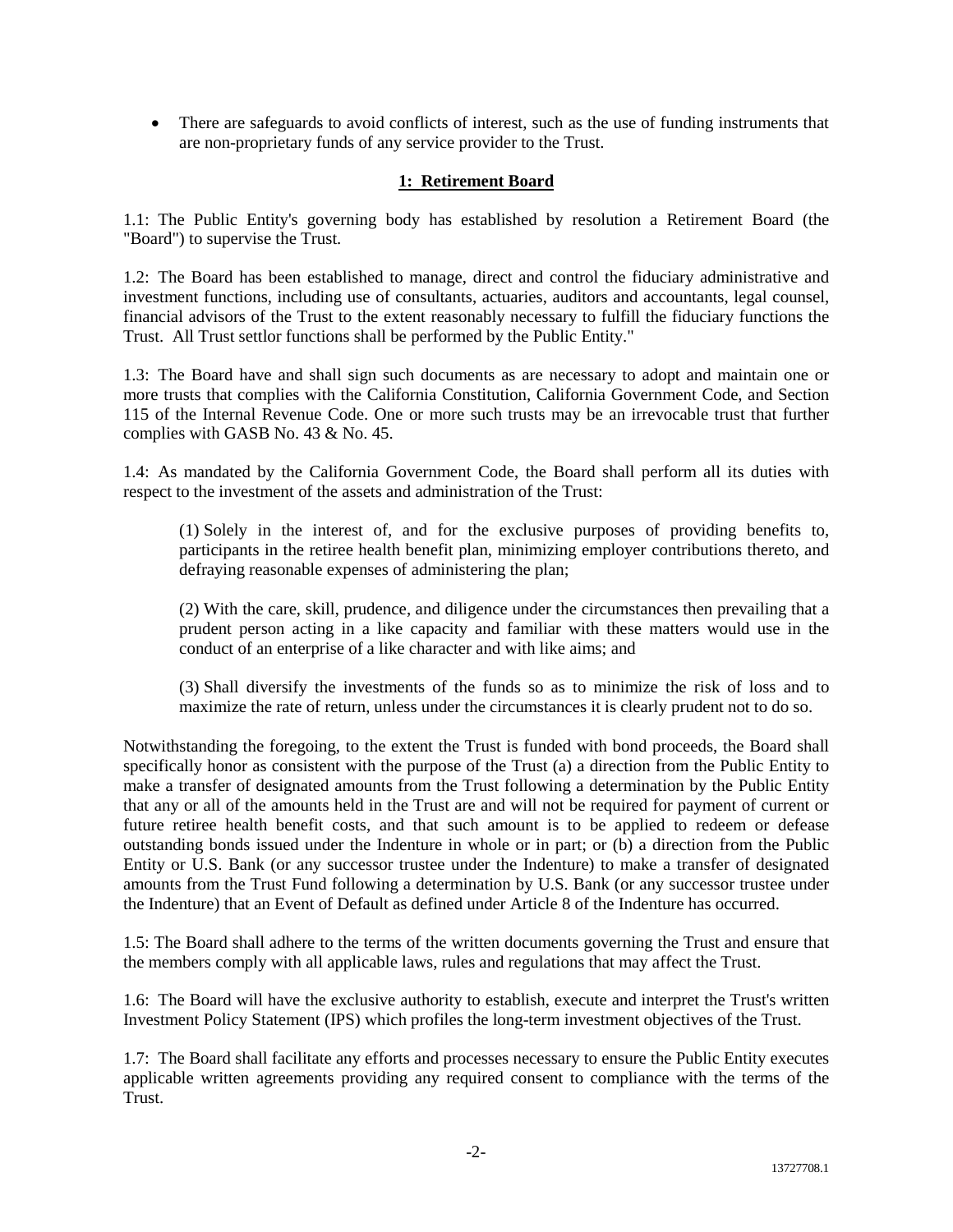1.8: The Board will require that compensation paid to the Trust's service providers is identifiable, transparent, and reasonable and adheres to the terms of the written documents governing the Trust.

### **2: Retirement Board — Member Appointments**

2.1: There shall be five (5) regular members and one alternate member of the Board: 1) the Vice Chancellor for Finance, 2) the Vice Chancellor for Human Resources, 3) and three regular members and one alternate member who were appointed by the governing body of the Public Entity. Effective as of the date of these Amended and Restated Bylaws, the following provisions shall apply:

a) The alternate member shall have all the rights and duties of a regular member, in the absence of a regular member.

b) If an appointed regular member resigns or otherwise ceases to be a member, the alternate member shall become a regular member, and the Retirement Board shall appoint a new alternate member.

c) If the alternate member resigns, or otherwise ceases to be a member, the Retirement Board shall appoint a new alternate member.

d) The effective date of an appointment of a regular or alternate member shall be the date on which the member accepts the appointment in writing, delivered to the Board, or accepts the appointment at an open regular or special Board meeting.

e) A regular or alternate member who also serves as a trustee of the governing body of the Public Entity shall cease to be a member of the Board at such time as the member ceases to be a trustee of the governing body of the Public Entity.

f) An appointed regular or alternate member of the Board may resign by providing 30-days' written notice to the Board.

2.2: The Board will designate one of its members by majority vote to serve as Chairperson and a second member as Vice Chairperson.

2.3: The Chairperson and Vice Chairperson will serve in this capacity for two years at which time the Board will act again to select a Chairperson and Vice Chairperson. The Chairperson and Vice Chairperson can serve multiple terms.

2.4: The Chairperson will act as the presiding officer for Board meetings.

2.5: Based on the minimum number of signatures required therein and/or specific people required by the Board, authorization for withdrawals, distributions, benefit payments and reasonable fees are restricted to individuals with specimen signatures listed on the Trust's Signature Authorization Form.

2.6: Board meetings shall be conducted by the Chairperson. When the Chairperson is not present, the Vice Chairperson will conduct the meeting.

2.7: A majority of the. Board members must be present or attend by teleconference, per the provisions of the Ralph M. Brown Act, in order to conduct a Board meeting and is considered a quorum. A vote, under the protocols of the Ralph M. Brown Act, of the majority of the Board members shall be required to transact business.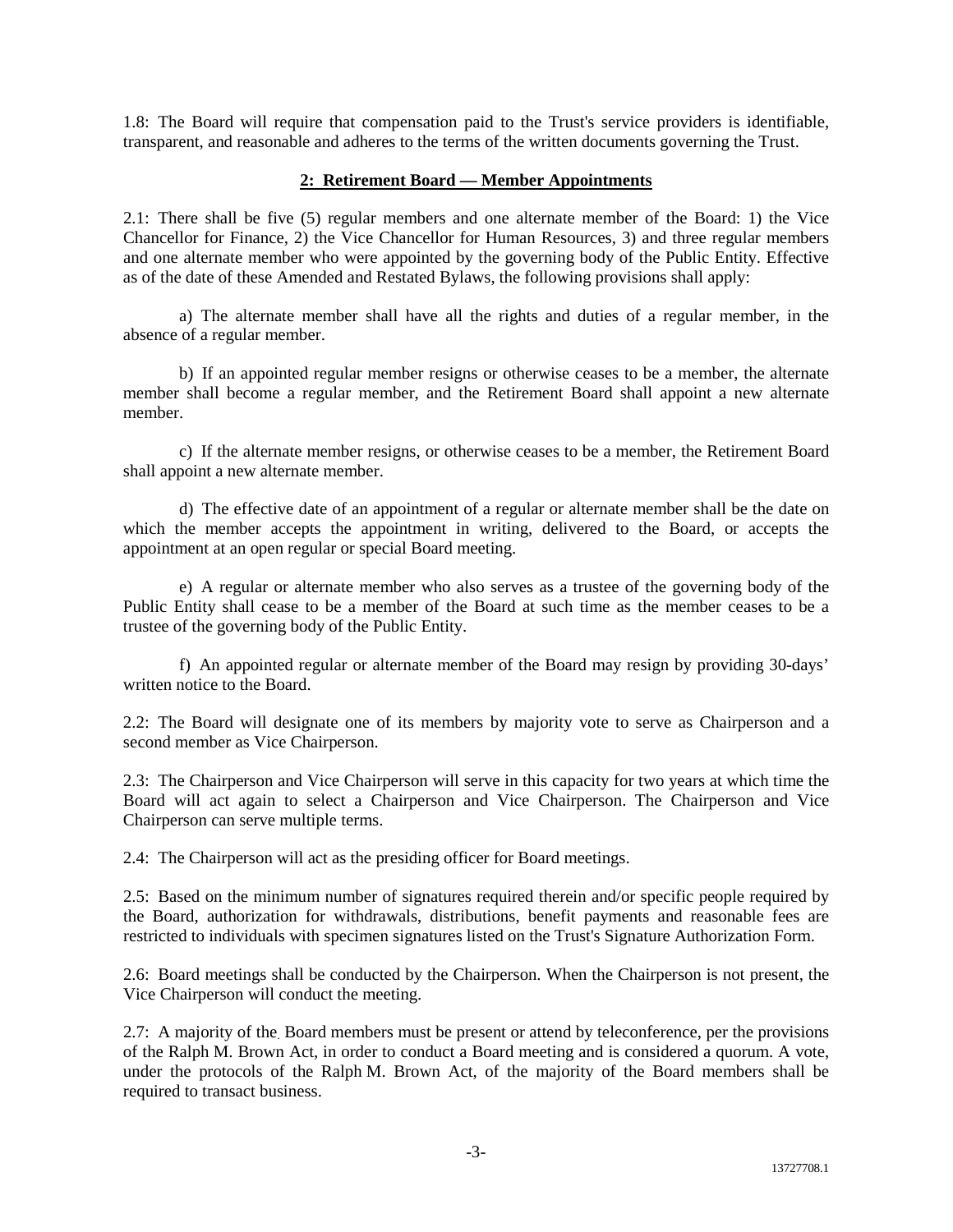2.8: Each Board member shall have one vote in accordance with the protocols of the Ralph M. Brown Act. No proxy votes shall be permitted unless approved by a majority of the Board members. If a member is attending by teleconference, all votes must be by roll-call. Decisions of the Board shall require an affirmative vote of at least a majority of the members of the Board and their decisions will be in accordance with the Ralph M. Brown Act.

2.9: In recognition of the importance of the work of the Board, regular attendance at Board meetings is expected from all members.

2.10: No Board member shall have the authority to bind the Board to any contract or endeavor without the approval of the Board.

2.11: No member serving on the Board will receive a salary or compensation from the Board.

2.12: The Board may approve reimbursement for reasonable expenses incurred by Board members. All expenditures of funds shall be subject to Board approval.

2.13: The Board shall designate a specific location at which it will receive notices, correspondence, and other communications and shall designate one of its members as an officer for the purpose of receiving service on behalf of the Retirement Board.

2.14: The Board shall, on a fiscal year basis, prepare, promulgate and make available to all interested parties an annual report which includes a summary of the Board's proceedings and activities for the preceding fiscal year, including information and copies of investment statements and other similar reports regarding the Trust and its applicable investment performance.

## **3: Retirement Board — Advisory Members**

3.1: The Board of Trustees of the Peralta Community College District by Board action at its July 19, 2011 Board meeting delegated to the Retirement Board discretionary authority to appoint advisory members.

3.2: There shall be six (6) advisory members. The three of the six advisory members shall be comprised of current retirees representing the entire retirement community. The remaining three advisory members shall be comprised of representatives from each of the three bargaining units within the Peralta Community College District. At present, the bargaining units include Local 39, Local 1021, and Peralta Federation of Teachers.

3.3: The purpose of the advisory members are: 1) to advise the Board on all issues related to the investments and operations of the Peralta Community College Other Post Employment Retirement Benefit Trust; and 2) to make recommendations to the Board concerning items that will enhance the efficiency of the operations of the Trust and maintain and preserve the continued viability of the negotiated health and welfare benefits provided to current and future retirees of the Peralta Community College District.

3.4: The advisory members shall be entitled to receive any information relevant to its mission and which is not confidential. Confidential information is herein defined as records, documents, and other such information that which if divulged could place the District at risk of noncompliance with federal or state laws or expose the District to potential legal or monetary liability.

3.5: Advisory members' recommendations are advisory in nature and nonbinding.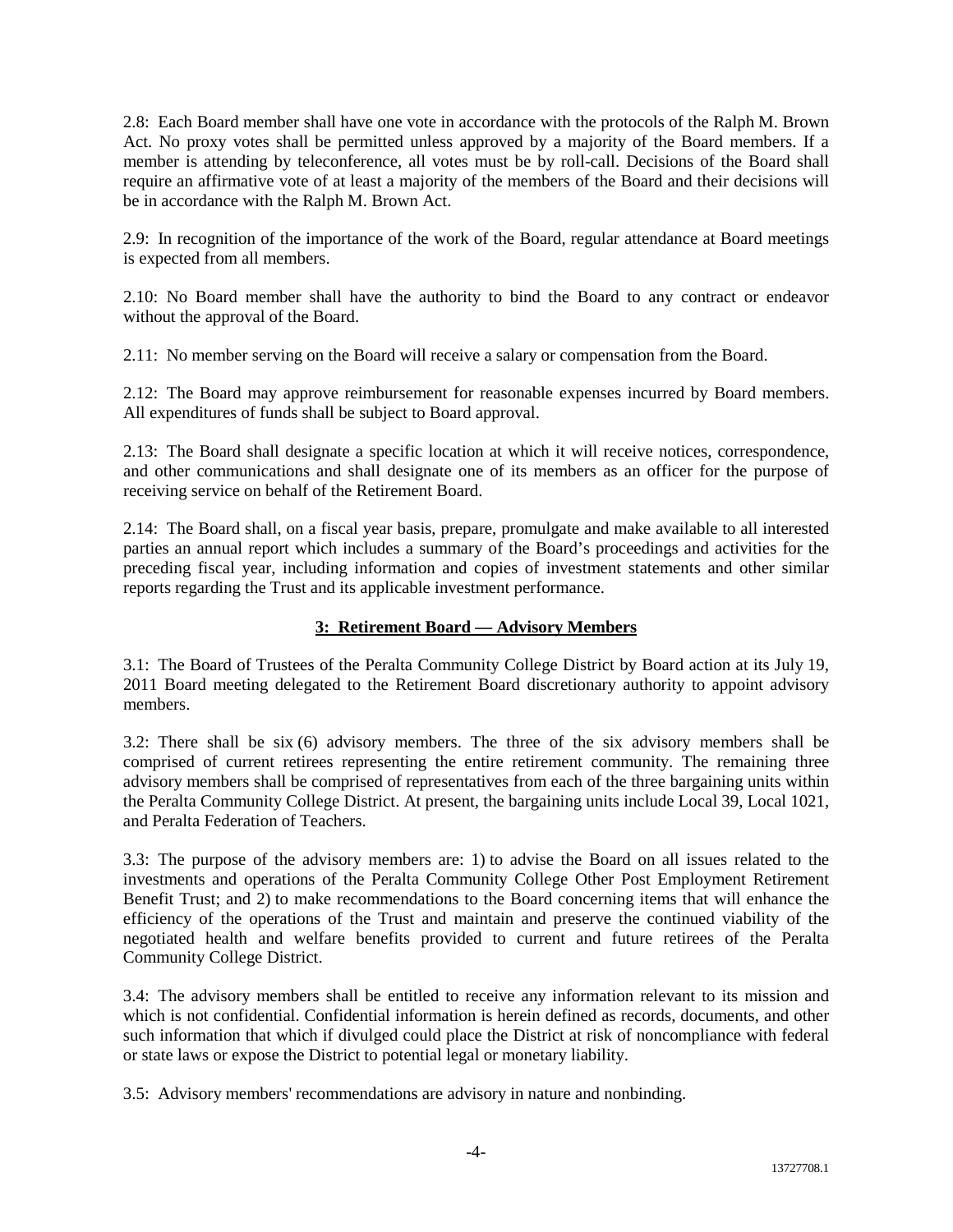## **4: Retirement Board — Meeting Agendas**

4.1: Board meetings and agendas are subject to the terms and provisions of The Ralph M. Brown Act. All Board meeting agendas shall be prepared and posted in a public location, as approved by the Board, at least 72 hours prior to the date and time of the scheduled meeting.

4.2: Per the provisions of the Ralph M. Brown Act, the Board shall hold their meetings at a minimum of once a year, giving advanced notice of 24 hours for special meetings to the media and certain others who request it.

4.3: The Board shall engage, at least annually, in analysis of any applicable modifications to the Investment Policy Statement (IPS) through meetings and consulting with the trustee and Registered Investment Advisor (RIA), as applicable.

4.4: In compliance with the Ralph M. Brown Act, an agenda shall be prepared for each regular and special meeting of the Board. The Agenda shall set forth those items which the Board anticipates taking action or discussing. Each Agenda item shall have attached backup material necessary for discussion or action by the Board.

4.5: Minutes recording deliberations and decisions from each meeting of the Board shall be maintained. Such records and documents shall be available to the public in accordance with the provisions of the Ralph M. Brown Act.

# **5: Retirement Board— Actuarial. Contribution, & Withdrawal Parameters**

5.1: The Board will, at the direction of the Public Entity deliver contributions and allocation instructions to the Trustee. Such contributions and allocation instructions shall be delivered in accordance with the Trust's written provisions and agreements.

5.2: The Board will ratify the amount of any withdrawal by the Public Entity. Any withdrawal shall be in accordance with the Trust's written provisions and agreements.

5.3: In accordance with GASB Statement No. 45 schedules, the Board will work with the Public Entity's governing body in obtaining the necessary calculations to identify the "**Actuarial Present Value of Total Projected Benefits**" (APVTPB), the "**Unfunded Actuarial Accrued Liability**" (UAAL) and the "**Annual Required Contribution**" (ARC).

5.4: The Board will provide any necessary plan participant information to the Trustee on a timely basis. The Board shall provide responses to all information requested by the Discretionary Trustee in a timely fashion in order to perform services outlined in the Trust Agreement.

# **6: Retirement Board — Disclosure & Conflict of Interest**

6.1: No Board member shall vote or participate in a determination of any matter in which the Board member shall receive a special compensation or gain.

6.2: Board members have a duty of loyalty precluding them from being influenced by motives other than the accomplishment of the Trust's objectives.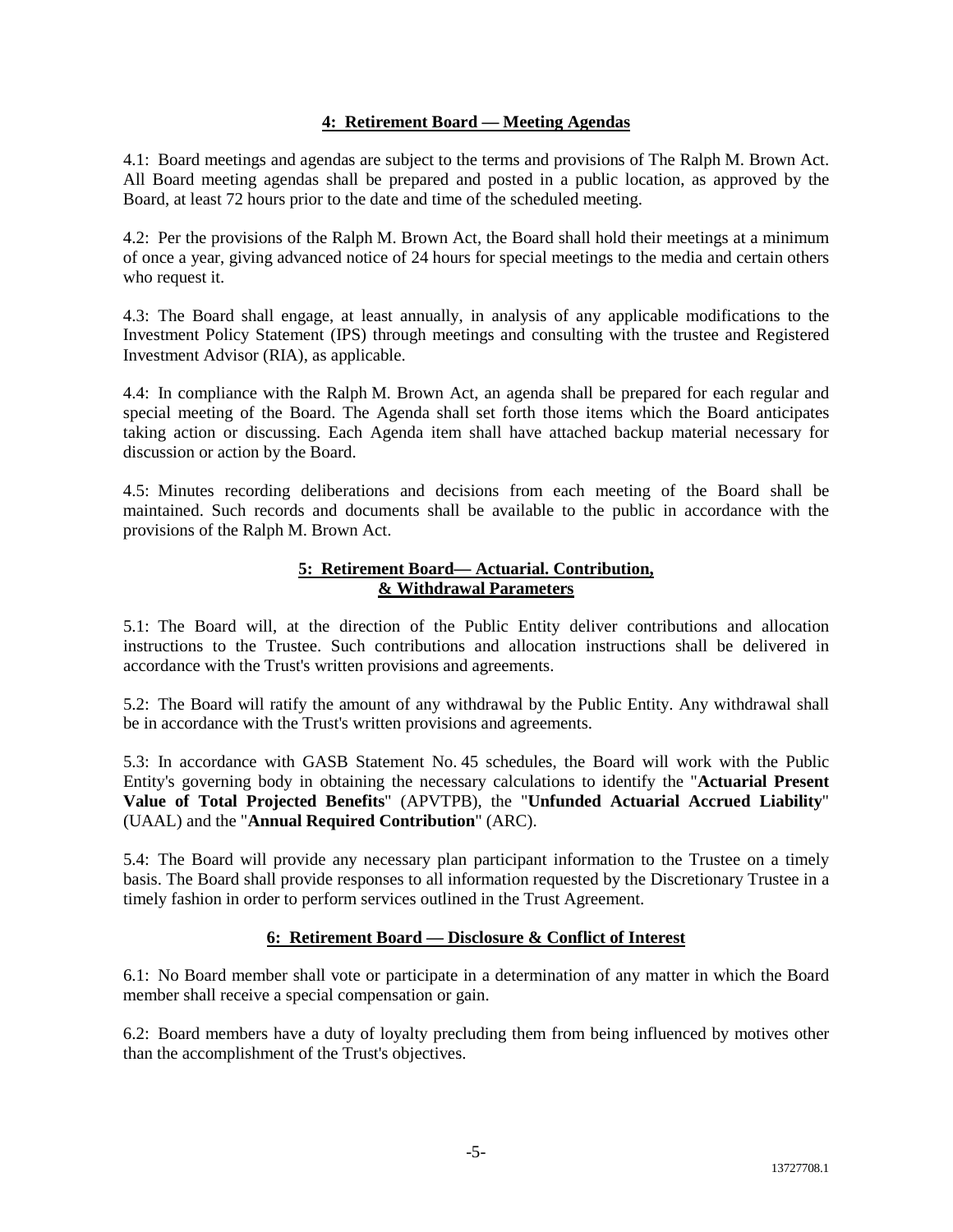6.3: Board members, in the performance of their duties, must act pursuant to the documents  $\&$ instruments establishing and governing the Trust.

6.4: By accepting appointment to the Board, each member agrees to comply with Articles 4 (commencing with Section 1090) and 4.7 (commencing with Section 1125) of Division 4 of Title I of the Government Code.

6.5: The Board shall be subject to the District's Conflict of Interest Policy and Administrative Procedure.

# **7: Retirement Board — Rules of Order/Bylaws**

7.1: Amendment of these Bylaws may be proposed by any member of the Board.

7.2: All amendments to the Bylaws must be approved by a majority vote of the Board members present, before the amendment shall become effective.

7.3: Such amendments shall be binding upon all members of the Board.

7.4: The effective date of any amendment shall be on the first day of the month following adoption, unless otherwise stated.

### **8: Retirement Board — Appearance Before the Board**

8.1: All persons who wish to make appearances before the Board shall be scheduled in compliance with the provisions of the Ralph M. Brown Act.

8.2: Appearances before the Board may be in person or through a representative.

8.3: Communications with the Board may be in any form that complies with the provision of the Ralph M. Brown Act.

### **9: Retirement Board — Fiduciary & Governance Parameters**

9.1: The Trust will be structured so that the Board shall reduce its legal liability for investment risk by appropriately delegating investment decision-making.

9.1: The Board may delegate investment decision-making to a Trustee with a discretionary mandate and thereafter monitor the performance of the Discretionary Trustee. For the management of the Trust's assets, an appropriate Registered Investment Advisor (RIA) may be selected and monitored by the Retirement Board, unless such authority is delegated to the Discretionary Trustee.

9.2: The Board will monitor the performance and acts of a Discretionary Trustee in accordance with the limits and constraints of applicable laws, trust documents and the written Investment Policy Statement (IPS) as well as the Trust's investment goals, objectives, fees and expenses.

9.3: The Board shall monitor a Discretionary Trustee to determine that Trust assets are diversified as directed by the Investment Policy Statement (IPS) and applicable laws.

9.4: The Board through periodic reports will compare investment performance against appropriate indices, peer groups and Investment Policy Statement (IPS) objectives.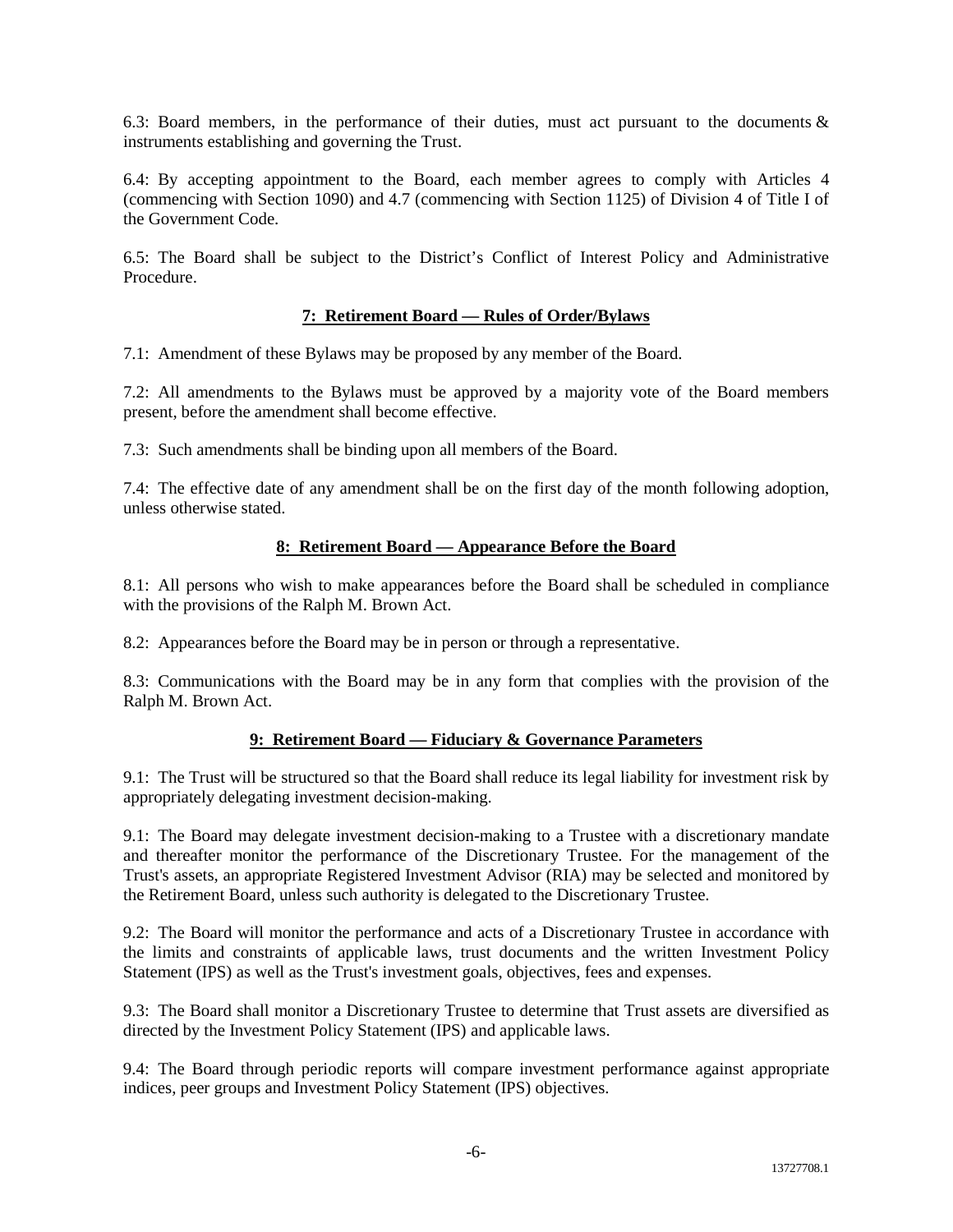9.5: The Board will require that all service agreements and contracts are in writing, and do not contain provisions that conflict with fiduciary standards. Fees paid to each service provider shall be consistent with agreements, contracts and with all applicable laws. The Board will comply with the District's Policy and Administrative Procedure governing bids and contracts.

9.6: Directors and Officers insurance shall be provided by the Public Entity for the Board acting as a whole, and each Board member for indemnification and protection.

## **10: Discretionary Trustee & Investment Management**

10.1: Any agreement appointing a Discretionary Trustee shall require the Discretionary Trustee to invest Trust assets in compliance with applicable laws, trust documents, and the written Investment Policy Statement (IPS).

10.2: An agreement appointing a Discretionary Trustee shall require the Discretionary Trustee document the specific duties and requirements of the parties involved in the investment process.

10.3: The Board shall require a Discretionary Trustee to acknowledge, in writing, that it is a fiduciary to the Trust and to the Public Entity.

10.4: The Board shall prohibit the Discretionary Trustee from investing trust assets in its own proprietary investment products or those of its Registered Investment Advisor so as to avoid any potential conflicts of interest. To the extent such investments have been made, divestment of such investments shall be made in a manner that complies with the duty of prudence applicable to the Board under Section 1.4 of these Bylaws and Section 53622 of the California Government Code and with the duty of prudence applicable to the Discretionary Trustee under its agreement to assume the duties of Discretionary Trustee.

10.5: The Board shall require a Discretionary Trustee to manage Trust assets with the care, skill and diligence of a prudent person under California law.

### **11: Registered Investment Advisor (RIA)**

11.1: An RIA engaged by the Discretionary Trustee must have the following qualifications and responsibilities:

a) It shall work with the Discretionary Trustee to establish a long-term, target net rate of return objective for the trust, constructing an investment portfolio which gives due consideration to the Board's time horizon of investment, as well as its attitudes and capacity for risk.

b) It shall recommend the appropriate combination of asset classes that optimizes the Trust's return objectives, while minimizing risk consistent with the Trust's constraints.

c) It shall provide investment recommendations in accordance with the Investment Policy Statement (IPS) approved by the Board.

d) It shall have access to appropriate databases and external research, and shall be supported with adequate technology and report production tools.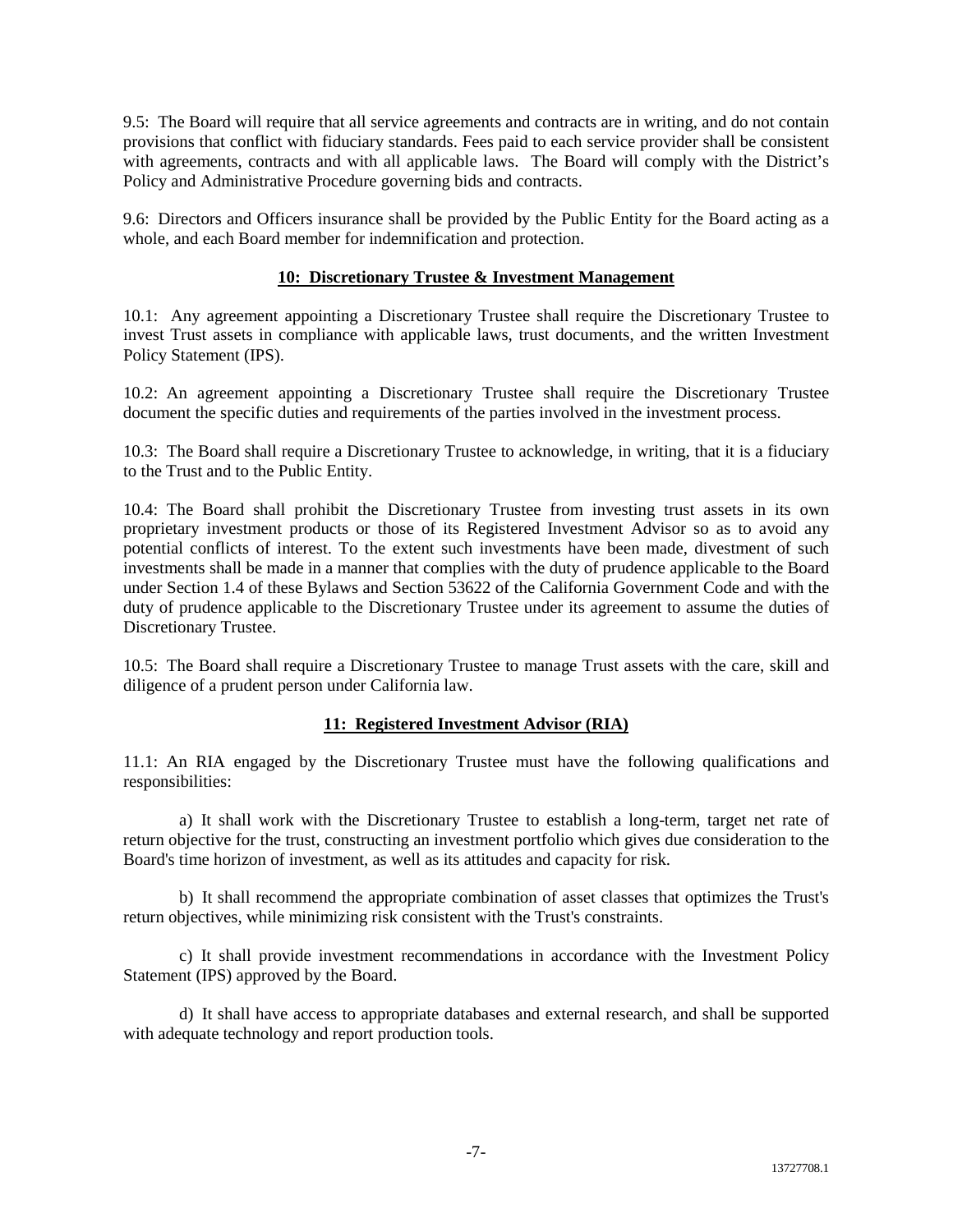## **12: Program Coordinator**

12.1: The Board may appoint a Program Coordinator with responsibility to assist the Board with the processes, procedures and protocols of the Trust's fiduciary decision making.

12.2: The Board shall require the Program Coordinator to facilitate all aspects of the Board's Fiduciary and Administrative mandates and work to assist the Board in ensuring that trust assets are managed in accordance with all applicable laws, trust documents and the written Investment Policy Statement (IPS).

12.3: The Board shall require the Program Coordinator to provide comprehensive assistance in conducting Board meetings and agendas in compliance with the provision of the Ralph M. Brown Act.

### **13: Program Definitions**

13.1: "**Actuarial Present Value of Total Projected Benefits**" (APVTPB) shall mean the total projected costs to finance benefits payable in the future based on members' service through the valuation date and their future service, discounted to reflect the expected effects of the time value of money. It is the amount that would have to be invested on the valuation date so that the amount invested plus investment earnings will provide sufficient assets to pay the total projected benefits when due.

13.2: "**Annual Required Contribution**" (ARC) is the actuarially-determined level of employer contribution that would be required on a sustained, ongoing basis to systematically fund the normal cost and to amortize the Unfunded Actuarial Accrued Liability (UAAL) attributed to past service over a period not to exceed thirty years. It is the amount needed to pay benefits as they come due plus amortize the UAAL. The ARC has two components: Normal cost and amortization of the UAAL for both active employees and retirees.

13.3: "**Discretionary Trustee**" shall mean a trust structure whereby the Trustee will accept the delegation of investment duties and work as the sole authority in the selection, monitoring and disposition of Trust's assets.

13.4: "**Investment Policy Statement**" (IPS) shall mean a written statement that establishes the Trust's investment related policies, goals, objectives and criteria for evaluating investment performance that are critical for the successful management of the Trust's investments.

13.5: "**Registered Investment Advisor**" (RIA) shall mean an investment entity charged with the responsibility for recommending comprehensive and continuous investment advice for the Trust.

13.6: "**Retirement Board**" is established by the governing body of the Public Entity and shall mean the entity charged with the discretion, responsibility and authority to oversee the management of the Trust. Specifically, the Retirement Board shall determine the investment policy and strategy for the Trust and is empowered to inquire and resolve any matter it considers appropriate to carry out its fiduciary responsibilities of investment of Trust assets and designated administrative functions under the Trust."

13.7: "**The Trust**" shall mean either the revocable Trust established for the pre-funding of the Public Entity's OPEB liabilities with respect to eligible employees hired before July 1, 2004 and maintained in compliance with the California Constitution and the California Government Code with a governing Retirement Board consisting of officials of or members of the governing body of the Public Entity